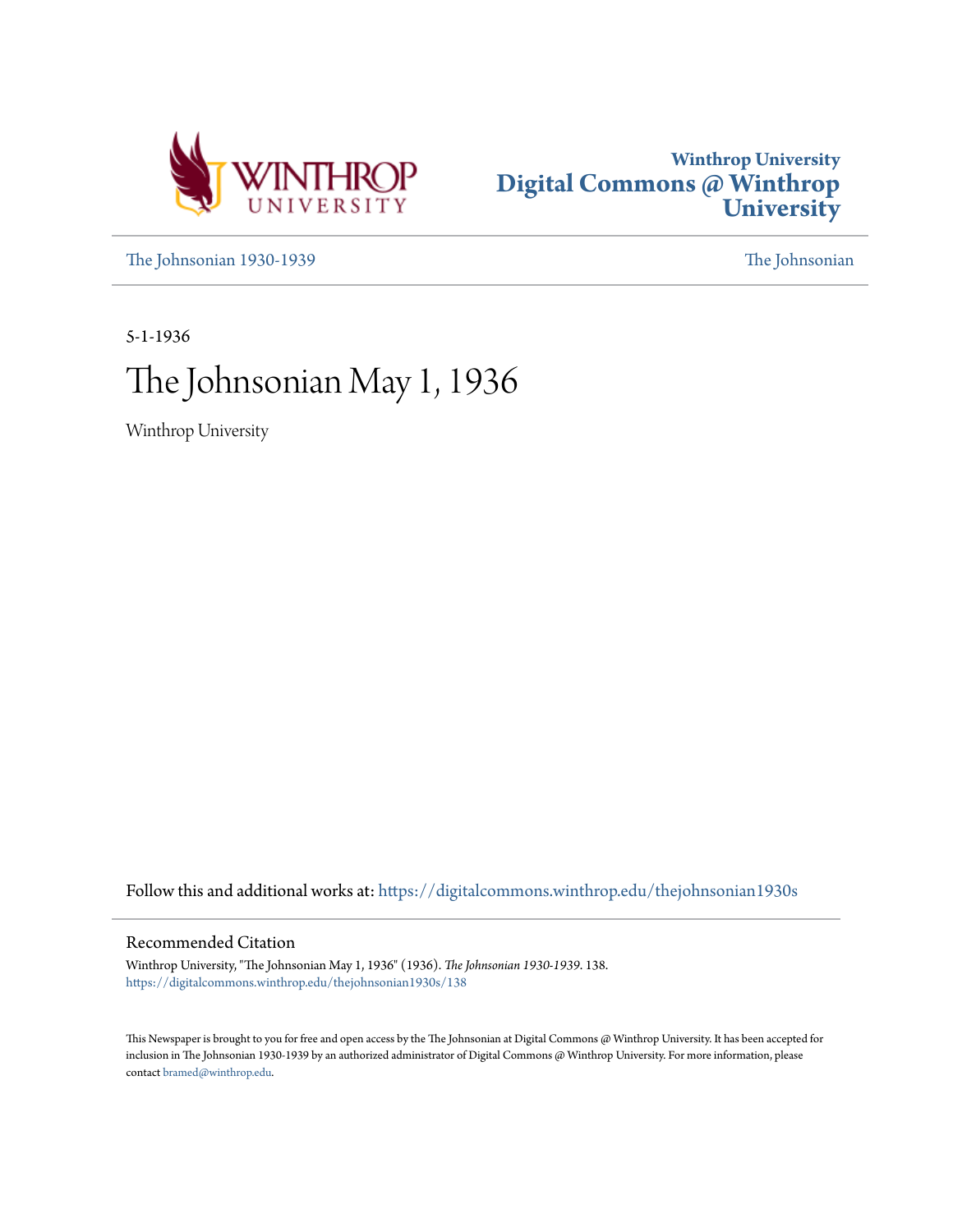## The Jol hnsonian

#### DR. WHEELER IS GUEST STUDENT BODY ELECTS Florence Dargan To Be Crowned **Annual Junior-Senior Banquet** Will Be Given Tomorrow Night<sup>OF LITERARY</sup> SOCIETIES COMMITTEE CHAIRMEN Queen of The May Here Tomorrow or Reads Poems From

Experied to Atland Recention

VOL. 13, NO. 26

DERBY DAY IS MOTIF Ris ers, Songs, Dances, and asts Are on Program

of Events

ors vill entertain the Se the annual Junior-Senior banquet toevening at 8:30 o'clock in the Mary is a member of the Inte

Shelton Phelps, Dr. and Mrs ues r. amarq, ann ann amarchuidheadh agus ann an Chaidh agus an Davis, Mary Budord Pe-<br>17 Herndon Davis, Mary Budord Pe-<br>17 Herndon Davis, Mary Budord Pe-<br>21 Herndon Mary Mary Albert, Albert Johnson, Christian Walter, Albe Virginia Walker, Alice John

The Clem on Jungaleers will play for a banquet. Decorations in the dining hall will be arranged to feature Derby<br>Day, Special song and dance number will be included on the prop ram be en toasta tuen of the various comm

in charge of preparation are as fol-<br>lows: Nell Carter, menu committee;<br>Mary Balle, decorations; Lou Elugh, d costumes; and Martin Lang and Lib Cothran, favors and pro-

### Y. W. C. A. ENTERTAINS WITH BIRTHDAY PARTY

sts Include Faculty Memb and Students Born During Month of April.

Y. W. C. A. Social Committee enter-<br>ained students and faculty members<br>tho have birthdays in April at a party<br>a Johnson Hall, Menday night, April at 8:3

known Hall, Monday ment, rever lowing the general to the supervisors<br> shannes Tyler had charge of the Church suggested to the supervisors<br> shannesh, Anishing her eers Gara might be increased on Friday Render<br> Area), Nell

#### **Strawberry Leaf**

Initiates Pledge Formal initiation of pledges of the

Formal miliaikon of piedges of the ences<br>started property Lead, honorary debuting Way and high Wed-Bank, weding the<br>sessing might, April 20, at 8:30. Burg The piedges initiated were Florence Core<br>technomy, Jenni Beanon, Di

 $\begin{minipage}[t]{.4cm} \textbf{W1} & \textbf{0} & \textbf{0} & \textbf{0} & \textbf{0} & \textbf{0} & \textbf{0} & \textbf{0} & \textbf{0} & \textbf{0} & \textbf{0} & \textbf{0} & \textbf{0} & \textbf{0} & \textbf{0} & \textbf{0} & \textbf{0} & \textbf{0} & \textbf{0} & \textbf{0} & \textbf{0} & \textbf{0} & \textbf{0} & \textbf{0} & \textbf{0} & \textbf{0} & \textbf{0} & \textbf{0} & \textbf{0} & \textbf$ Dr. C. A. Pr

 $\mathbf{a}$ l B at Verpers in the And day night, May 3, at

### Over Five Hundred Guests Are MARY GALLMAN IS **ASSOCIATE EDITOR**

ing Se alor, of North Aug. ta, Receives Appointment

Mary Gallman, rising Senior

forth Augusta, has been appointed associate Editor of The John

merow evening at 8:30 o'clock in the tama he as member of the Internace ordinal Relations Chin, Debater' Length, we capture the term of bundled end giraturery length of the second to attend. The received to a term of the

### **OVER NINE HUNDRED IN MUSIC CONTEST**

Winthrop Training School and Sumter High School Tie for Sweepstakes

be-<br>
winthrop College was host to the<br>
smuual Bouth Osrollins high school<br>
fol-<br>
day, April 33 and 24. Professor Norval<br>
tee;<br>
Church of the music faculty of Colum-<br>
tee,<br>
church of the music faculty of Columbeaution of the music lactury of commit-<br>test in which nine hundred and thirty-<br>five students representing thirty-two

**COLLEGE ORCHESTRA TO** 

**GIVE CONCERT TONIGHT** 

Miriam Speights, Violinial, Will

Winthrop College Orchestra will present its second concert of the year<br>Friday evening, May 1, at 8 o'clock, it<br>Main Auditorium,

Prid Main Auditorium, accompanied by the Schitzman Spechta, accompanied by the stellar stretch in O minor.<br>
Schieder in O minor.<br>
The program will be as follows:<br>
1. Weber—Owntrar to "Oberna"<br>
1. Weber—Owntrar to "Oberna"<br>
2. B

e: PLut-Piorence. So

Sa.cophe<br>Sumter Sasophone: Flas-Florence: Second-Burner and York.<br>Trombone: First, Spartanburg.<br>Plute: First-Greenville and Flo

nce.<br>| Violin: | Pirst--:Newberry,<br>Bamburg. | Second—| Eingstre Bamb<br>burg.

tralto: Ph st.Plo  $201.36$ **Training Sch** 

### **Preview of Coming Styles For Fires Shown Sunday Evening**

**EXECUTE A DEPARTING CONTRACT AND CONTRACT CONTRACT CONTRACT CONTRACT CONTRACT CONTRACT CONTRACT CONTRACT CONTRACT CONTRACT CONTRACT CONTRACT CONTRACT CONTRACT CONTRACT CONTRACT CONTRACT CONTRACT CONTRACT CONTRACT CONTRAC** 

Seabrook, Jackson, McKeit. Three Original Anthologies, Perrin, Donald, and Bush at Meeting Held Monday Are Chosen

rook, Lillian Bush, Vir

at Meeting Held Monday . Are Chosen<br>
"Terms and consider and distribution in the mean of the state of the state of the state of the state of the state of the state of the state of the state of the state of the state of th

b.<br>ell Jackson, rising Senior of Flor-<br>e. was elected Fire Chief. She was<br>nager of the Sophomore Class bas-<br>sail team hast year.

**ASSISTANTS ADDED** 

**Play Bruch's Concerto in** 

**G** Minor

**ADDIE STOKES WILL** 

Other Offices For 1936-1937

rg

**TO TATLER STAFF** Yearbook For 1936 to Be in Circulation By May

Eighth Mary Balle, editor, and Tirzah Mrsipine, business manager for the 1937<br>Tatler, have announced the remainder awer, may announce the editorial and business staffs at follows art editor, Martha Lang; fun and salire editor, Anna Belle Carroll; social editor, "Bia" Jones; athletic edi-

er, Henrietta Barnwell; photo editor,<br>iizabeth Algary; junior editor, Elizathe Crum; advertising manager.<br>ip" Geiger; assistant advertising<br>nager, Bert Barsh; assistant busi-

anager, Bert Barab; assistant busi-<br>as manager, Rose Rudnick; assistant<br>olo editor, Mary Allen Stone; and<br>nographers, Etity Davis, Nellie<br>rick, and Louise Klugh.<br>The 1935 Tatlers will be out by May 8.

**HEAD DEBATERS' LEAGUE MUSICAL PROGRAM** an and Stuckey to Fill GIVEN IN CHAPEL Sextette and Ensemble Have

**Charge of Assembly** Period

Addie Stokes, rising Senior of Hock<br>Hill, was elected president of the De-baters' League for 1936-'37, at a meeting of the organization in Cite Hall,<br>
Winkhrop College Suxtette and Norman, rising Junior of String Example gave a musical pro-<br>
Norma Morgan, rising Junior of String Example is ave a musical pro-<br>
Independent of the sta ing of the organisation in Cilo Hall, Wednesday, April 29, at 4:30.

Function Section as the section of the section and an energy in Bread in the section of the section of the section of the section of the section of the section of the section of the section of the section of the section o

Y. W. G. A. CABINET R. **GIVES ANNUAL REPORT** 

ON COLOR PHOTOGRAPHY

Lantern Slides of Various Gar dens Illustrate Lecture Delivered Here

Final Mary Edwards, and Etis-<br>
The several area Final Mary Edwards, and Etis-<br>
United States Realth Service, gove a ciner leader, planals, and parliamental<br>
United States Realth Service, gove a ciner leader, planals, and p

#### Dr. Martin Addresses Classical Association Etizabeth Eclier, of Columbia, is a

**Example 2014 CONSTANT (Example 2014)** [Example 2014] [Example 2014] **Example 2014 Example 2014 Constant 2014 Constant 2014 Constant 2014 Constant 2014 Constant 2014 Constant 2014 Constant 2014 Constant** 

#### Dr. Phelps Attends **Orangeburg Meeting**

Dr. Shelton Phelge will attend a V.W.C.A. Installation of the Winthrop Alumnae of the held in Maln Au Analysis of the held in Maln Au Analysis of Thursday, May 7.

Howard, Maid of Hon or; Nell Jarrell, Crown Bearer for Celebration

**IPTION, SLOB & VEAR** 

Committees Describe Achieve-GREEK MYTH IS PAGEANT

Play Directed By Anna Louis **Renneker: Dances By Miss** 

Hammack

re Dargan will be ero Queen of the May at the annual May on, April 28, Day celebration to be held in the atre Saturday afternoon, May 2, at 5:30, Rosanne Howard, mald will crown the qu n. Nell Jarrell will be crown-bea

num, an vocal and the May Queen and version of the May Queen and Louise Howen and Louise Howen and Louise Howen and Louise Howen and Louise Transportation and Louise Transportation of Colorating Transportation of the Horse

From Louise Renneher, assisted by<br>
Ann Louise Renneher, assisted by<br>
Ahe central committee is directing the<br>
plus. This committee is composed of<br>
Eleanor King, Dot Theachton, Cath-<br>
Eleanor King, Dot Theachton, Cath-<br>
Mar

### **RISING SOPHOMORES COMPLETE ELECTIONS**

Flinn, Edwards, and Kelley Fill Three Remaining Offices

Jean Flinn, Mary Edwards, and Elisabeth Kelley were elected to serve an cher-pleader, planals, and partiamenta-<br>tion, respectively. of the rising Sophonenia-<br>tion, respectively. of the rising Sophonenic Class at a meeting

occup attenty society, and Thalla<br>
German Club. Last seneste the was<br>
represented North in the domalizer<br>
represented North in the domalizer<br>
swamming meet in April. Jean is a<br>
Mary Edwards, of Rowesville, belongs<br>
Mary Ed

to Phi Delta Pi social club. Her major

Dr. Shelton Phelps will go to Wash-<br>ington on Friday, May L to attend a

INSTALLATION WEDNESDAY nstallation Services will<br>a Auditorium, Wednes-

n of the

### May Day Causes Confusion **And Customary Consternation**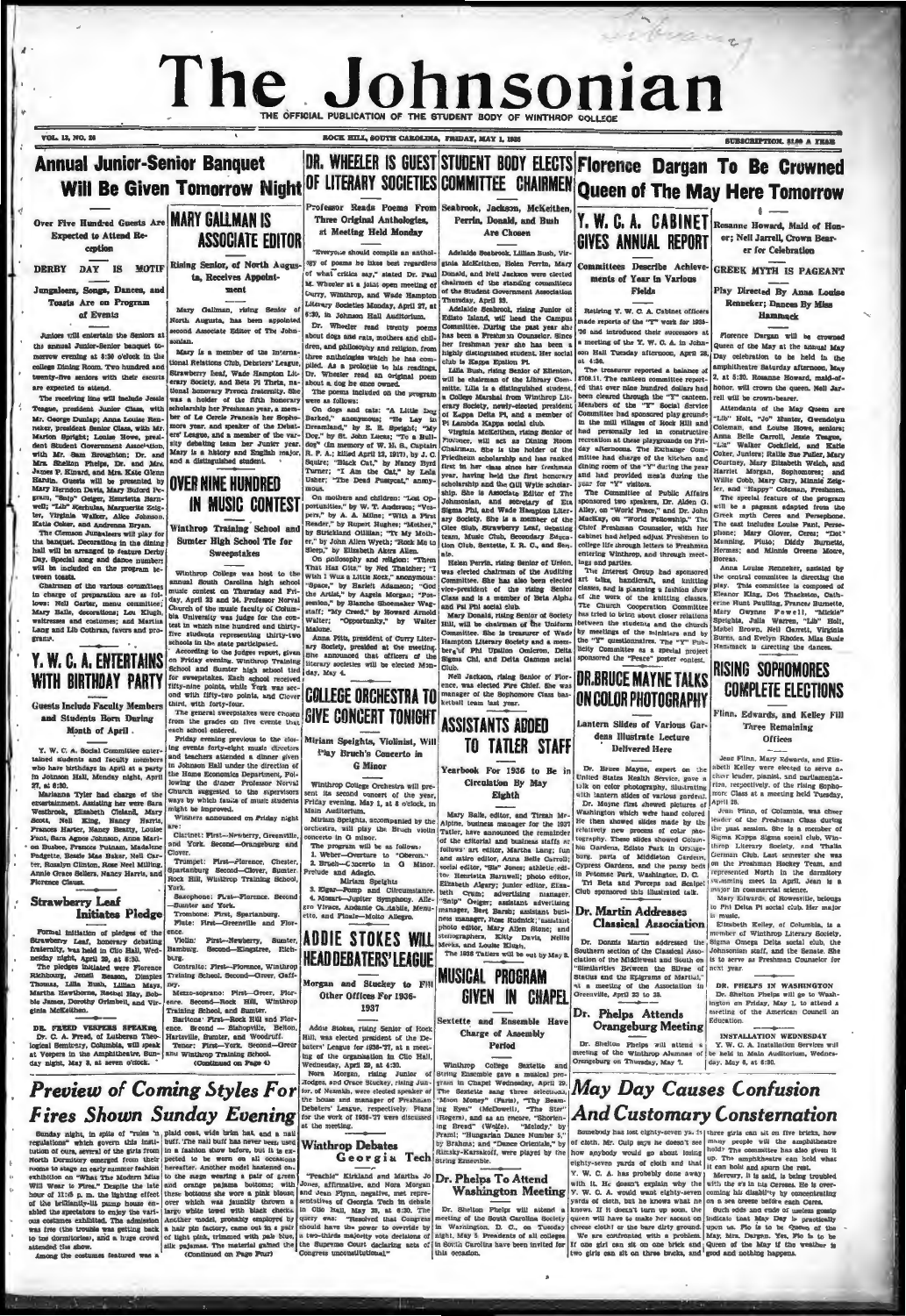#### THE JOHNSONIAN **JASHED EVERY FRIDAY**

ssion The Official Organ of the 8 ng the Regular Se ion Price (regular<br>ion Price, By Mail \$1.00 Per Ye

tes on App ered as second-class matter November 21, 1928, under the Act of March 3, 1879, at the postoffice in Rock Hull, S. G.



|  | <b>REPORTER</b> |                                                                        |  |
|--|-----------------|------------------------------------------------------------------------|--|
|  |                 | <b>BRIDGE CONTINUES AND CONTINUES IN THE REAL PROPERTY AND INCOME.</b> |  |

st Manning, May Phillips, Hattle Greens Etswart, Ruth Bethes, N. Gallman, Lorens Galloway, Jean's Trague, Jean Mosa, Elizabeth Kelley. FRIDAY, MAY 1, 1930

#### DIRMIRS IIS ON TIME

At least once a year The Johnsonian comes forward with an editorial on dismissing the class when the bell rings. Accordingly, eutorial on dismassing the class when the bullenge. Accordingly<br>being unwilling to break the precedent and hearing on all sides<br>muttered complaints, we are making our annual plea to the teach<br>ers: Dismass us at the appoint

confusing, and surely, even if they are well-expressed and impor-

confusing, and surely, even if they are well-expressed and important, the student can not receive full benefit when ahe is aware of the possibility of being late to her next class.<br>The class comes are, remember, widely sc

those eight minutes

WILL IT WORK?<br>Recently five hundred thousand college and high school stunecessary are numero interesting to participate in the third anti-war demonstration. American Student Union official declared this demonstration to be a "dress-rehearsal" of the course to be followed in case America ever declares another war.<br>The youths of our nation are to be con

states America ever declares another war.<br>
The youth of the same and corresponding that the product of the commented for taking this husest and George Sand: Marriage firm stand against any war of aggression for which we m believe it is aweet and notice to ure not once to unuse the community of the control of the control of the top of the control of the control of the control of the control of the control of the control of the control of the their nation peaceful.

But will this demonstration and those two preceding it be any-<br>thing more than demonstrations? Will those who took their stand<br>for peace be allowed to maintain it if the real test comes? Can they bring enough pressure to bear upon our national government<br>to prevent the precipitation of a war?

If we are to judge the outcome by the events which took place<br>earlier in this century, our answer to the above questions would<br>be negative. In the West, there are a group, before 1917, who were similar in purpose to those of the last anti-war demonstration. But when the national government decided to enter the World War in 1917, the members of that group were not over-

orded by the selective draft. Of course there are certain facts which make us think that this last demonstration is in reality a "dress rehearsal" and not sing and the peace movement that would turn into a fiasco when year became actual rather than theoretical. This last demonstration includes a greater number than has ever before participated; and those participating come from all sections of the country-not just the West.

Although this last move for peace has begun under better auspices than the former, still it may meet with dismal failure for the same reason that the one previous to the war met with failure. The members of that former group falled to keep their piedge.<br>Will those of the latter group likewise be guilty?

#### Diary of a Maid in Uniform

April 27:<br>Dear Dis April 37:1<br>
April 37:1<br>
Apple 19:1 and the search of the search of the search of the search of the search of the search of the search of the search of the search of the search of the search of the search of the search of irv, strange to say there

April 22:<br>
D. D., let's take the day off and repeat my dus. I could use a large dost<br>
of atonement with a few prayers for

Patronie Our Advertisers

#### Professor's Reasoning Baffles His Students

Austin, Texas (ACP)-Did the 20th begin Jan. 1, 1900, or Jan. 1,

Sewanee students are aboveing echool , town research echenists reported in the potentiality that constants to Maxier of Science their layer and done to the non-state of the main of the polarity of the students of the stre

THE JOHNSONIAN

 $We're ready for punctuation. graiv, and we've read if you work read. Here we are some extremely. It is called. Here we can be correctly a from a function. What through you have a new recently. From the page  $u$ —Hremel, we have completed a code of the page  $u$  and a coveral of the page  $u$  and a complex list of the page  $u$  and a vertexal of the three hypothesis.$ 

other hieroglyphics).<br>Page 2-Tao examples of hovering<br>accent-a line when

teu.<br>tochefocauld: "If we didn't posses:<br>tain faults, we wouldn't see them

slips are sent out.<br>Page 3-Noses. es. Hundrøds of varying

Page 4-Noses.<br>Page 5-Also noses. (How can we be xpected to take notes when people sit Page 6-"April, April, laugh your

Page 6-April, April, hangh your postmates<br>poide nonmatopede anomatopedia onomatoped anomatoped submatter to me<br>matoped:." (It doesn't matter to me<br>either but I have to have something to<br>study for examination. I'm glad Ann

aminations.<br>
Page 7—The Revolt of the Angles."<br>
(That must be trig. There are no numbers around, but I doubt whether num-<br>
bers would help much.)<br>
Discussions that is position and the stress of more than it is you.

more than it is you. The same of any that there is nothing worse than being kept awake by a same property being the property being the expect being the same of comparison of our property comparison of comparison of compar

ports.<br>
Bomebody's little nephew, hrobers, and the solar day<br>
Bomebody's little nephews awaited the other day<br>
randomizing in and out why all the little rooms<br>
were in the big room.<br>
Flegendless of official reports to the<br>

reports the following control of the following the following their reduction and the appellies and flow research control in the Marshy of Below the spectra control of the material of the spectra control of the spectra of t



Shine Give Us a Call

601-3-8 South College Street

E. Main St.

**YRADE ST.** 

Phone

649

**BIGGERS BROTHERS, Inc.** 

**WHOLESALE MERCHANTS** 

Fruits, Produce, Poultry and Eggs

Give a thought to your feet-then be able

to forget them.

**BAKER'S SHOE RENURY** 

**Phone 227** 

**Dollar Days!** 

THURSDAY AND FRIDAY

Bargains Galore on New Quality Merchan-

dise. See them!

**The Smart Shop** 

MAIN ST.

Phone

209

**Mount Gallant** 

**Flower Shop** 

CETIGAN

The Coca-Cola

**Bottling Co.** 

Rock Hill, S. G.

**Insure Yourself** 

materials from

**CATAWBA** 

**LUMBER CO.** 

Charlotte, N. C.

Next to Peoples Bank

100 for

\$1.40

122858280223

Love, **PRISCHAA** 

re on ti To rel re the pro Junes of Tenrossee" episode, we offer<br>the following trom Th Los Angeles<br>Junior Collegian": "You remind me of a me

What m in with the power."<br>to what?" "The n "Power to<br>"Hoodoo." "Hoodoo?<br>"You do!

"Do what?" mind me of a man!"

Patronise Our Adver

Conveniently on the corner. Stop for a hot



**STAND** 



**Genuinely Engraved From** New Plate of Your Choice

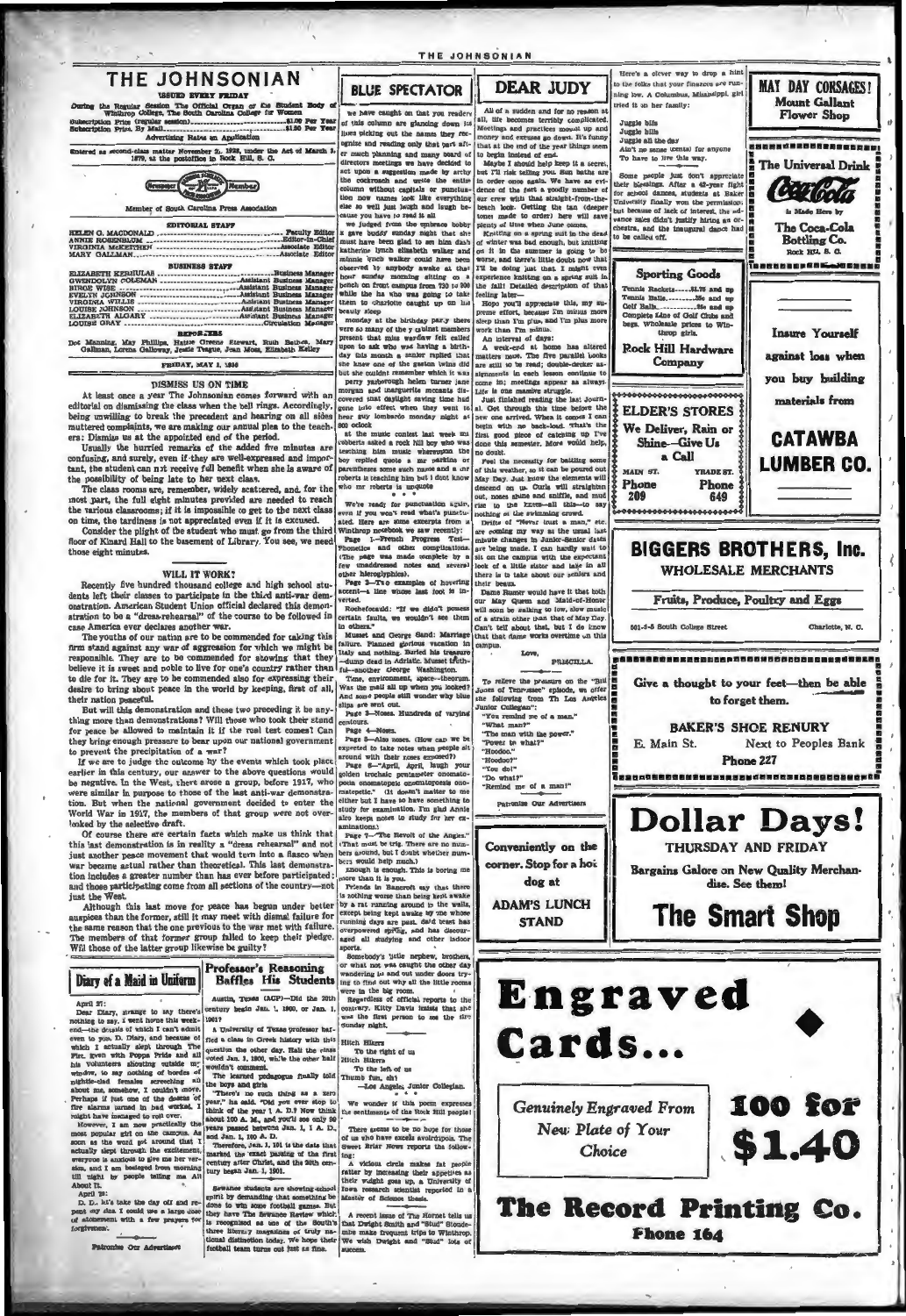#### Winthrop College Mobilizes; AMERICAN STUDENTS "From Peddler to Pedagogy" LET US HELP YOU LOOK PROTEST AGAINST WAR History of Hammack's Career **Three Battalions Participate WARD'S BEAUTY** SHOPPE Five Hundred Thousand Stu The Boston University News presents dents Participate in Anti-War We realize that a great wholesome **MODERN** "How did I make my first an version of "Wah-hoo": article on Spring is probably expected **Demonstration** laughed Miss sack when ap-**MOTHER** How the students sing it: in this issue of The Johnsonian, But proached by a would-be reporter. "Of ne a chair at which the people at we suspect is that Winthrop stu-GOOSE (By Associated Collegiate Press) can't stare course I don't mind being 'put in The state the angles of anticipate any welcomes<br>to Spring. And what we know is that<br>Winthrop Students are completely and<br>effectively "red up" with things that<br>are sweet and wholesome. If not, why 7 can't stare<br>And gimme a pillow or two--<br>Then let me wah-hoo, wah-hoo, wahdents do not anticipate any welcomes!<br>The Water spin of the Syrian And what we know is fourier to Syrian. And when the completely and horrow the foul<br>owns paradise; effectively vield up" with things that  $\frac{1}{2}$ <br>with th New York-(AOP)-Pive hundred Johnsonian.' If I can just think far<br>enough back to remember how I made housand college and high school students left their class rooms last Wed hool enougn new to remember how I made<br>my first romey!"<br>  $f''1$  guess probably the first real<br>money I ever earned was by selling<br>pears. When I was quite a small girl<br>
my father had a farm about eight<br>
miles from town, and there Gimms home work which I can shirk tenday to participate in the third an Then profs, how I'd love you-<br>And how I'd wah-hoo, wah-hoo, wahto participate in the third an-<br>nuti-war demonstration. The<br>tration was a "dress-rehearsal,"<br>an Student Union officials said,<br>course to be followed in the<br>America ever declares another And h 138 N. Tryen Street minis from tates the spear of the verte a good<br>many mand pear trees out there are order and pear trees out there. Every<br>contener which contener the spear weight of the spear with the spear of the<br>summer of the spear of th nany sand pear trees out there. E war,<br>
although no accurate figures were obtainable, with he uniform<br>the although no accurate figures were obtaining estimated as high as 756,000<br>starting estimated as high as 756,000 outly greatly in access of the 380,000 hefta look<br>Make the classes short and fewby some wah-hoo, wah-hoo, WAH-HOO! Junior-Senior the spirit and loyalty shown to use Which may or user wear, a mean who cares and or this head of this peak body stand Tell me a mass with the leaders—those rated by the single pole was a marry oid a Reflect<br>the leaders—th How the profs sing it:<br>Oive me a scholar who won't start to holler<br>If a assign him work to do Why then I'd-wah-hoo, wah-hoo, wahhoo! And give me a class with even one Ann give seen<br>And let me lecture till I'm through;<br>Jove! Then I'd wah-hoo, wah-hoo, Jove! Then I'd wah-hoo, www.h-hoo! Give me the wide, enger faces, Of those who want to learn galore-<br>(Pind them--I'll fall right through the nowever, a rew numutes seter by second<br>breaths, they hurriedly clumps into pa-<br>jamas and go into their drill. After<br>watching them touch the floor fiftyfloor)<br>And give me a raim-and less working Jack Sprat<br>Jack Sprat<br>Nor could drink no rye,<br>No that is why when he got high<br>BE never saw the morn. The Mississippi Collegian gives en-<br>couragement to all of us who can't four and one-half times, we decide that days Four and one-half times, we decide that<br>they have performed sufficiently at far<br>as we're concerned. So we leave them<br>thus, preparing for bed—in hopes that<br>now manuovers may be realised in<br>their dreams. And what-guys give me few,<br>I'd then any weh-hoo--well, wouldn't couragement to all of us who can't<br>cook:<br>Blgm in cafe: "Don't divarce you!<br>wife because she can't cook. Eat here<br>and save her for a pet." you? are inizinates may see related in the control of the Miss Marffeld<br>what dreams. The control of the state of the state of the state state<br>with D.-C-Nt-B.-F. Neducarn, . is nec-<br>paleting her may away: cannot no posity<br>no th Copie: 'Cause it hurts so and does ractically no go There followed a round of girls who considered very annong a round or great wind<br>considered very annoying having to get<br>up early, the constant ringing of bells,<br>uniforms, and going to cleases.<br>One gracious young maiden, the last<br>passerby, reacted beautifully spection until the next morning.<br>(Editors Note: We must get to the spectra matrix (see the spectrum). The spectrum of the spectrum of the spectrum of the spectrum of the matrix and the spectrum of the spectrum of the spectrum of the spectrum of the spectrum of the spectrum of the spectru We Will Block Your Knitted Suits to Fit Your Evect Size P. of 1st P.: What do you think is<br>the biggest nutsiance up here? the biggest nutsiance up here?<br>Passerby, the last: I don't think I'm ouna 'ell you.<br>P. of 1st P.: Why? erby, the last: And now 1 by  $\dddot{\bullet}$ I'm not And she didn't **WINTHROP COLLEGE**

Portunate for us that we could enter orname for has we count and the state of treators. Surface, for hard we see aights of treators. But<br>the state of treators. But<br>for being wrapped in Kleenex, candy parsed under the table,<br>and knowing glances exchanged among the traitors. We seen, forget them as<br>we dig into the dish of hominy and be-



We Have Just the Ice Cream You Like Let Us Serve You

> **RIVERVIEW DAIRY PRODUCTS**

Mary, Mary, Quite Contrary<br>Mary, Mary, quite contrary,<br>Your kisses are the go,<br>Dout why palat your lips so red?<br>Don't you know 1911 abow?

 $Little Bo\text{ keep}$  <br> Little Eo Peep has lost two sheep And don't want to find them,<br> For if left alone they'll soon a

home<br>And bring a lamb behind them

Little Jack Horner<br>Little Jack Horner sat in the cor<br>Reading spicy fables;<br>He escaped his ma but not his pa<br>And new he can't eat off tables.

Twinkle, Twinkle<br>Twinkle twinkle, little star,<br>I lon't circ just what you are;<br>But I must know just what you be<br>To pass ole Pop's astronomy.

gin to fill our plates for breakfast.<br>
Insensities over we decide to catcher consistence: then we decide to the cut<br>
classes: PhaBla very decide to leve Miss (where Miss PhaBla<br>
reduced to leve the breakfast of the plates They have joining it previously unionally remains the paint of the previous political property of the previous whose active and the previous whose activities are of no value in this great crisis. No talk is needed now on

whose services are on an variable and the constraints of the second service free constructions of reducing a method of the second service constraints of the second of the second service of the second service constraints an



Our own initia trunk-sitting reporter<br>can be considered for her under the second property Numbert-1...<br>The property of the property of the second property of the property of<br>the second property of the second property of t

(P. of Lat P. disappears unobtrustve

Iy) <br>
Basserby Number 2, Mamie Bryant.<br>
P. of Lst P. (undatured): Just a min-<br>
nuc, Mamie. Whet do you think is the<br>
biggest mission up here?<br>
Mamie: I don't know-drinking a<br>
Mamie: I don't know-drinking a<br>
P. of thilk a

nuch trouble.<br>Mamie: It lan't in itself; it's having<br>o tell everybody "why" that makes it

o missacce.<br>
P. of Its P.: Yeb, well thanks.<br>
Passersby Number 3 and 4 agreed<br>
that coming to meals and finding no<br>place to att is about the biggest nuis-<br>
place to att is about the biggest nuis-<br>
meteorithily Paline Sue<br>

ance<br>incidentali<br>Evalyn H Hannah.<br>erby Number 5, Madeline Hayns-

Evalyn Hannah.<br>
Franserby Number 8, Madeline Hayns-<br>
"Pooth. It is P.: In your opinion, Madeline.<br>
The of lat P.: In your opinion, Madeline.<br>
"Mindrighe: I don't know there are<br>
"Mindrighe: I don't know there are<br>
tog net Copie McCrary approaches.<br>P. of 1st P.: What do you consider

the biggest nuisance up here?<br>Copie (glibly): Rolling my hair up on

bobby pins.<br>P. of 1st P.: Why?

W. O. Wright CHIBOPODY and HAIR-<br>CUTTING PARLOR

133 Trade St.

Pekerdi

Special

Corsages

**FLOWER HOUSE** 

COMPLIMENTS OF F. W.

**Sherer's Cleaning** 

Matriculation Fee ....... \$ 5.00

Tuition (per credit hour) 3.09

Full Session ......... 40.00

Six Weeks .......... 30.00

Music (per credit hour) 9.00

Room and Board:

Private Instruction in

# **SHELTON PHELPS, President SUMMER SCHI** June 8---July 31, 1936 **June 16---Final Registration Date**

Courses for College Students, Teachers, Supervisors, and Administrators. Credit toward B. A. or B. S.

Degree.

Credit for certification purposes.

**Regular Faculty and Visiting** Instructors.

TEACHERS MAY ENROLL FOR SIX WEEKS

For Further Information and Catalogue Address-WILLIS D. MAGGINIS. Director **Rock Hill, South Carolina**